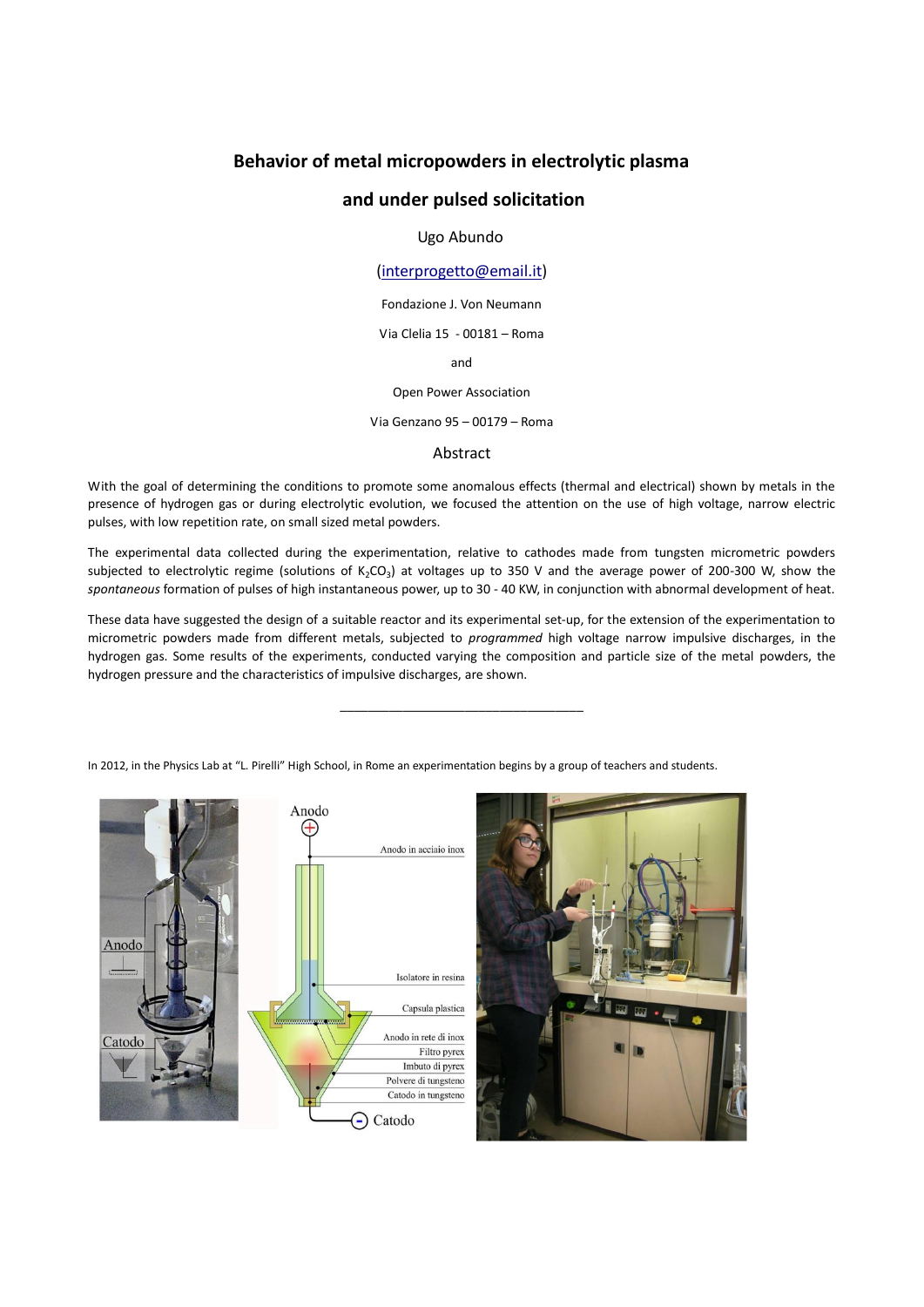At *J. Von Neumann Foundation* Lab in Rome the experimentation has continued with a new reactor more strong and controlled.





From **Athanor** to its heir **Hydrobetatron 1.0** reactor (special powder cathode)

The result of the experimental campaign is shown below, referred to a purely resistive test.



**Sample composition** run R (reference) - no plasma

| <b>Grains /Powders</b> |  |  |
|------------------------|--|--|
|                        |  |  |
|                        |  |  |
|                        |  |  |
|                        |  |  |

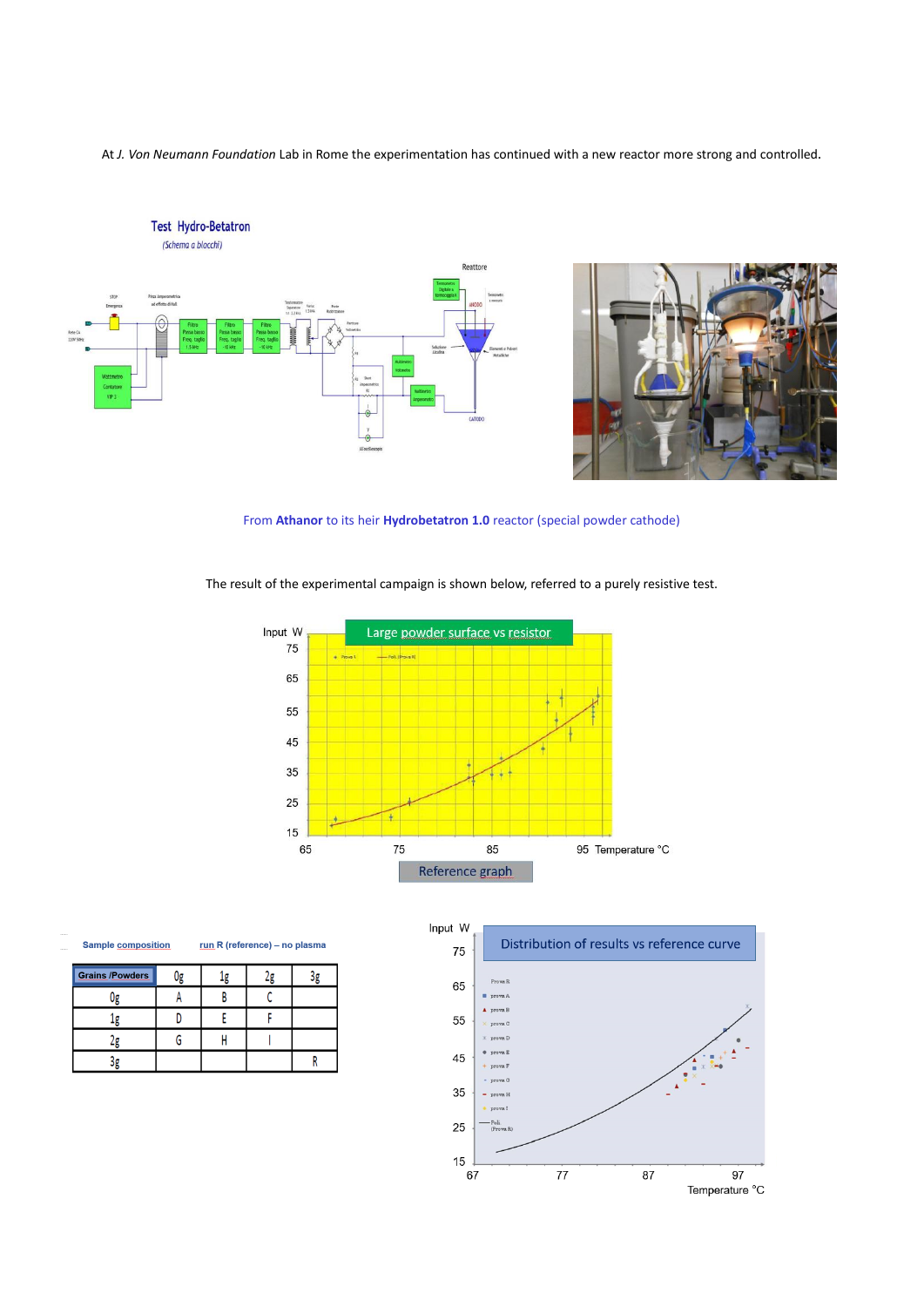

Actually (**Hydrobetatron 2.0**) experimentation is continuing by studying about the effect of a deliberately pulsed solicitation, variable in amplitude, ascent slope, pulse duration, repetition frequency, duty-cycle (proprietary pulse device) on micrometric composite structures (sintered cathodes from multicomponent powders, electroplated multilayers, and so on) both in electrolytic or hydrogen plasmas, under the effect of magnetic field. The selected pictures show the effect of pressure, cathode composition, gas composition.

**Below the images of reactor in action and tungsten cylinder after reaction with craters and cracks**.